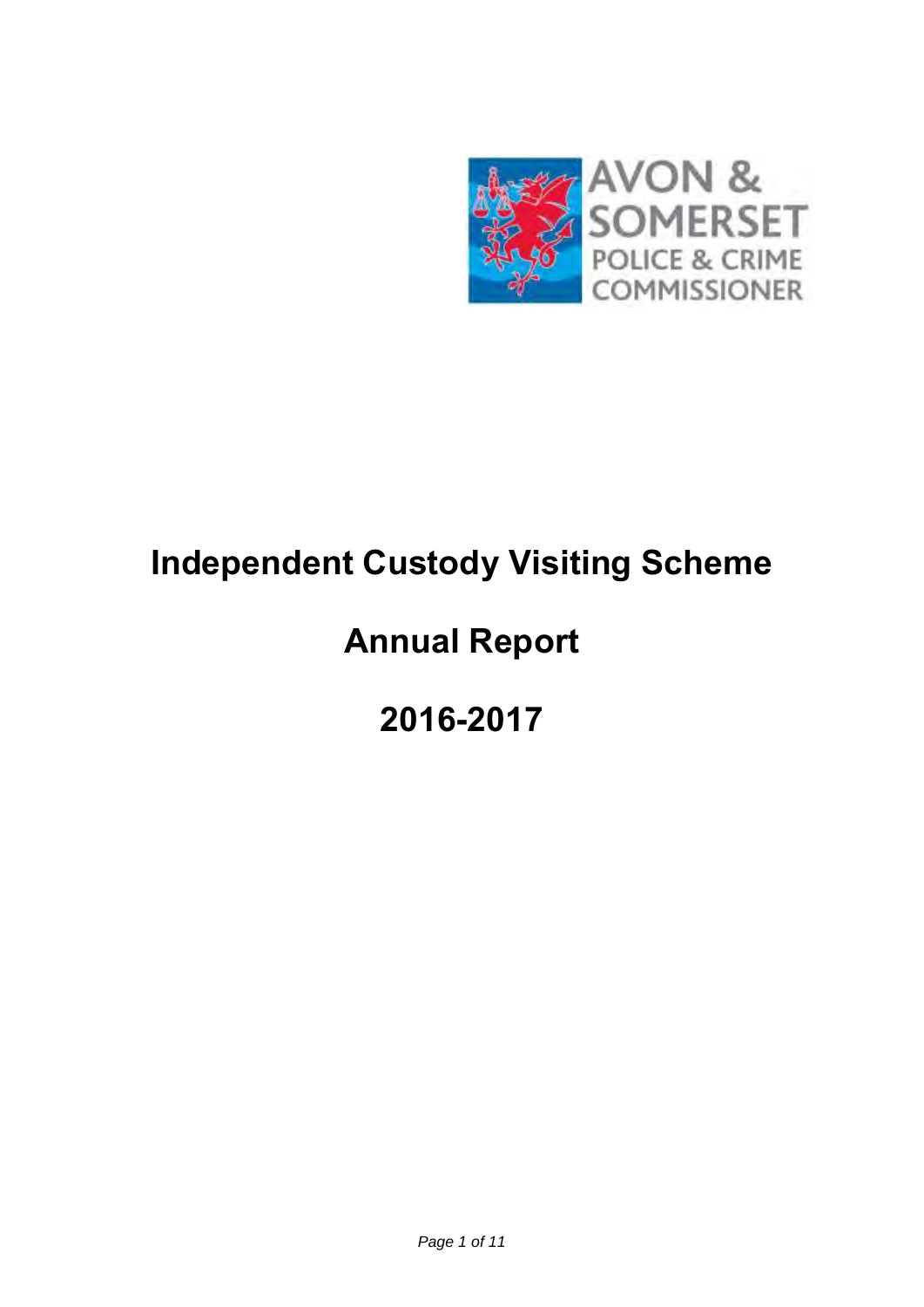# **1. INTRODUCTION**

The Independent Custody Visiting Scheme uses volunteers from the local community to observe, comment and report on the conditions under which people are detained in police custody. The Scheme provides an independent check on the operation of statutory and other rules governing the welfare of people in custody and helps to promote greater understanding and confidence in this process.

The Police and Crime Commissioner has a statutory duty under Section 51 of the Police Reform Act 2002 to make arrangements for detainees to be visited by independent custody visitors, to keep these arrangements under review, and revise them as required.

# **2. KEY DEVELOPMENTS IN 2016/17**

### **Closure of Yeovil Custody Unit**

On 2<sup>nd</sup> April 2017, the Yeovil custody unit closed its cell doors for the last time. After careful consideration and recommendations from the HMIC/P joint inspection report it was agreed that the custody facilities were no longer fit for purpose, nor were they a financially viable option to repair or replace given that the numbers of detainees taken to Yeovil has been steadily decreasing over recent years. The last visit was conducted on 20<sup>th</sup> March 2017; the ICVs from the Yeovil panel were thanked for their commitment to visiting until the very end as well as their support to the Patchway panel when they were short of ICVs in a personal written letter from Police and Crime Commissioner, Sue. All the ICVs from Yeovil were offered the opportunity to visit at Bridgwater, but given that many lived very locally to Yeovil, no-one took this opportunity and instead sought more local volunteering opportunities.

### **A new style of introduction**

Almost every other ICV scheme in the country uses the self-introduction method of introducing themselves, which involves the escorting officer checking the cell and then opening the cell door to let the ICVs in to introduce themselves and ascertain consent for the visit. At the end of the last financial year, the Bridgwater panel had trialled introducing themselves for quarters 3 and 4. Quarter 2 of this year saw the trial expand to all panels, with an anonymous survey at the start of quarter 3 to gather the views of the ICVs following the trial to ensure any decision made was well informed, democratic and fair. An overwhelming 99% of those that took part in the survey were in favour of self-introduction and so it was introduced with immediate effect. One ICV felt so strongly against using selfintroduction that they didn't take part in the trial, and subsequently resigned as an ICV when the decision was made to adopt this way of introduction.

### **HMIC/P Joint Inspection of Custody**

Quarter 2 saw the ICVs asking custody staff two HMIC/P inspection based questions as part of their visit from a list of 16 questions (see Appendix 1) in order to support the Constabulary's preparation for an unannounced inspection. On 1<sup>st</sup> August 2016, HMIC/P arrived and conducted their inspection for 12 days. The ICV scheme was commended within the report for its 'constructively critical role' and 'consistently good working relationship' with the Constabulary.

Key areas of concern for the Constabulary from the HMIC/P inspection report were:

- The lack of continuity in leadership.<br>■ Cultural change did not follow with o
- Cultural change did not follow with changes to ways of working.
- Data quality was an issue and has limited the opportunities to improve.
- The condition of suites was recorded as disappointing particularly Yeovil.
- The use of PAVA spray was inappropriate and overused.
- There was a need for better oversight of use of force.
- The rate of improvement from last inspection was too slow.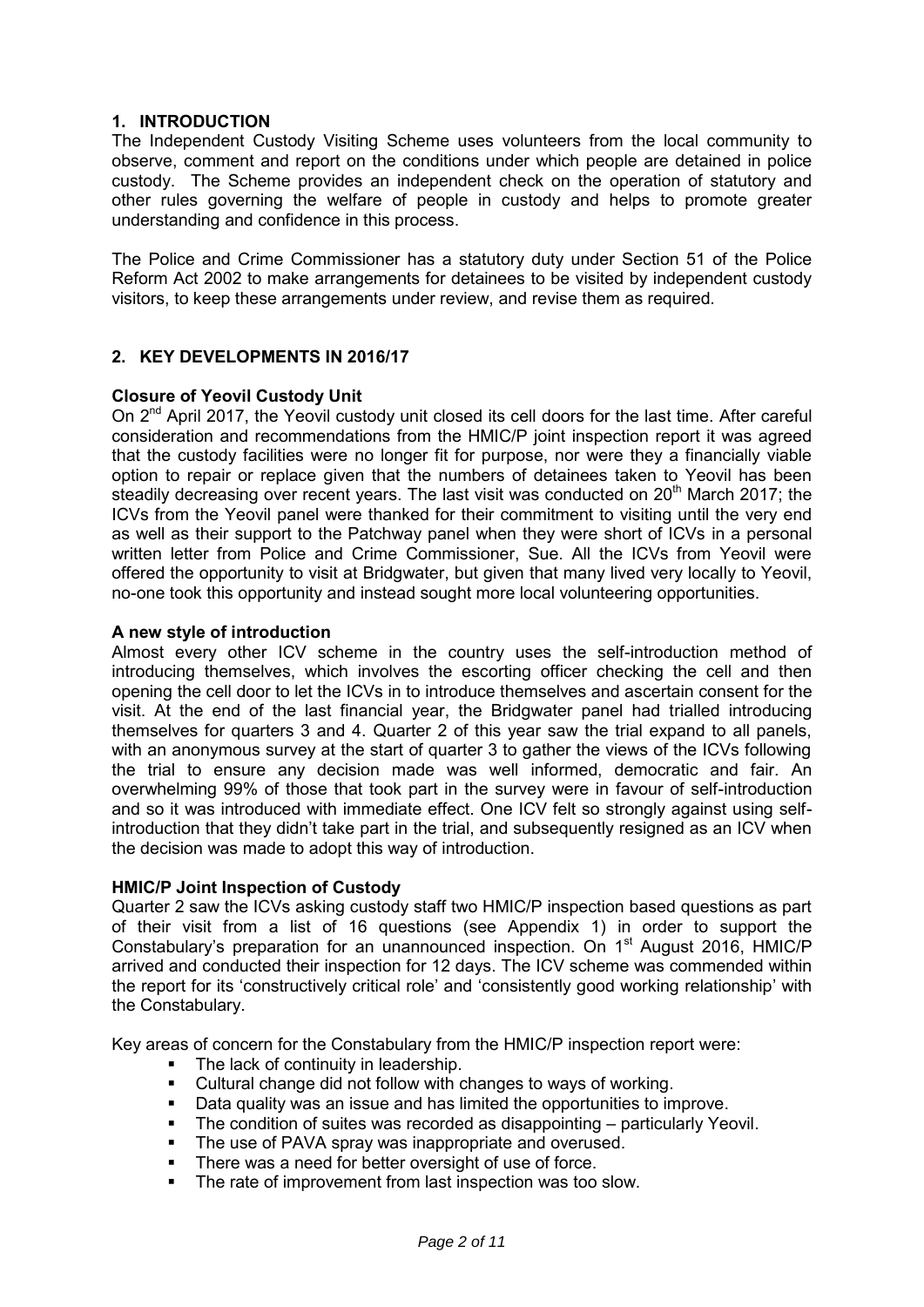The full report can be found here: [https://www.justiceinspectorates.gov.uk/hmiprisons/wp](https://www.justiceinspectorates.gov.uk/hmiprisons/wp-content/uploads/sites/4/2016/12/Avon-Somerset-Web-2016.pdf)[content/uploads/sites/4/2016/12/Avon-Somerset-Web-2016.pdf](https://www.justiceinspectorates.gov.uk/hmiprisons/wp-content/uploads/sites/4/2016/12/Avon-Somerset-Web-2016.pdf) 

#### **The introduction of an electronic reporting system**

After a failed implementation of an electronic solution by Contensis last year, a different product was sought and purchased. Police Commissioner Solutions (PCS) are the leading provider of ICV electronic reporting tools, with over 8 schemes using their products. There were a number of challenges in the signing off of the product; the Constabulary's Corporate Information Management department weren't satisfied with the level of security provided by a cloud based product, but once it was fully understood that the only personal information ICVs log was the last 5 digits of the custody log number and therefore nothing identifiable, the purchase could go ahead. There were other difficulties in the implementation of the product, as the ICVs were going to be using custody terminals, it meant each ICV needed a unique Constabulary collar number with restricted access solely to the electronic report form, something the IT department's Specialist Project Team had never done before so setting up the logins with email, internet and all other functions disabled took almost 3 months as Force Vetting had to sign off each individual ICV before a collar number could be created. The face to face training sessions run by PCS took place on the last Friday and Saturday in January 2017; unfortunately the report form was not finalised in time for the sessions which meant the training was understandably confusing for many ICVs. Since its launch on 1<sup>st</sup> April 2017, there have been a number of teething issues with regard to logging in which has been difficult and frustrating for the ICVs; mostly due to IT issues with the Constabulary IT system and some snags with the form itself, but things are now moving forward more positively and the data produced by the form is of a far superior quality.

### **3. INDEPENDENT CUSTODY VISITORS**

Following the closure of Yeovil police station, the ICV numbers currently stand at 36 (-11 on last year) across all three remaining panels. 8 ICVs were lost as a result of the closure, with none of the ICVs for that panel wanting to relocate to Bridgwater. 9 new ICVs joined the Patchway panel during the year, this was the only recruitment that took place as numbers in Bridgwater and Keynsham have remained static. Patchway has continued to suffer another year of high turnover, with several new recruits replacing the high number of leavers. ICVs from Yeovil very kindly supported the Patchway panel over the summer while recruitment took place to ensure the required number of visits still took place.

### **ICV Demographics**

The average age of an ICV is 52 years old, with a visiting history of just over three years. Gender wise, the ICVs are split equally. Those categorising themselves as anything other than 'white' remains steady at 5%. 16% of ICVs consider themselves disabled. 90% of ICVs classify themselves as heterosexual, and there is a 50/50 split between those that uphold a faith and those that do not. 42% of visitors are retired, 46% are in some form of employment (including self-employment) and the remaining 12% are made up of those studying, those volunteering elsewhere and one ICV noted they were a carer. 66% of ICVs volunteer elsewhere as well as custody visiting.

#### **Leavers**

15 ICVs left the scheme during the year (-3 on last year); 4 ICVs had reached their 9 year tenure, 3 ICVs had secured employment within a Constabulary, 2 ICVs left the area and others left to embark on motherhood or due to ill health. One person left because they did not like being in a custody environment, and one person left due to the move to selfintroduction. Gordon Czapiewski, Yeovil Coordinator stepped down after completing his 9 year tenure and Carole Collins took his place until the custody unit closed in April 2017.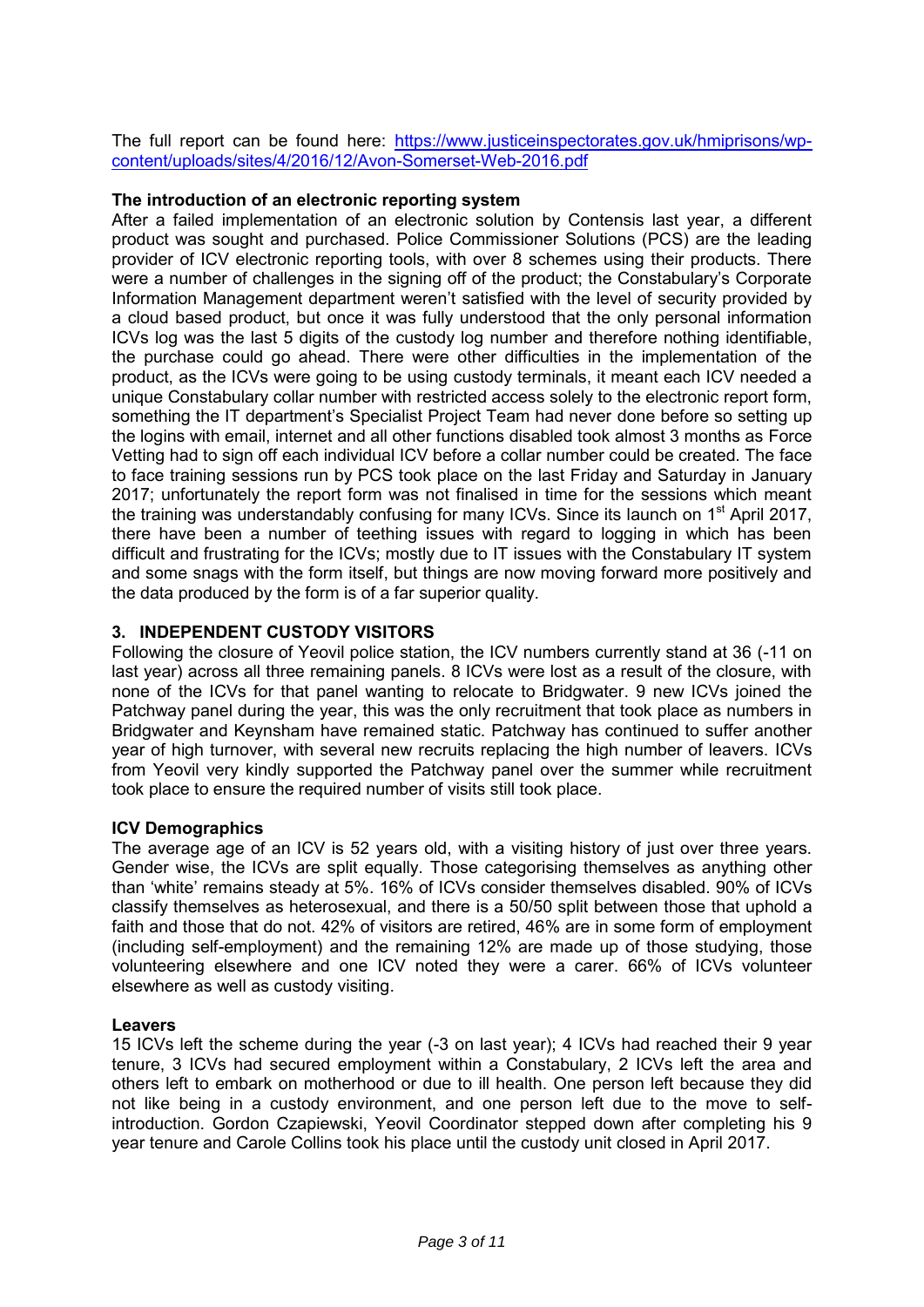# **OPCC Custody Visiting Officer**

Anna Hill continued as the Custody Visiting Officer for the period.

## **4. STATISTICS**

272 visits to police custody took place (-19 on last year) and 1096 interviews were held during the period (+47 on last year). The target was 280:

Patchway – 64 visits Keynsham – 80 visits Bridgwater – 81 visits Yeovil - 47 visits

- There were 22,277 detainees held at the four units during the year.
	- Patchway 8012
	- Keynsham 6780
	- Bridgwater 5418
	- Yeovil 2067
- There were 1936 detainees in custody during the year at the time of the ICV visits (-427) on last year).
- 57% of detainees in custody were interviewed by ICVs. (+13% on last year)
- 38% of those in custody at the time of the visits were unable to be interviewed for a variety of issues such as the detainee being asleep, being interviewed, at hospital or receiving medical treatment or a recommendation from the custody staff that an individual was not safe to interview or there was no time. (-1% on last year)
- 15% of those available for a visit refused an interview (-13% on last year)
- There were 8 aborted/cancelled visits during the year; all aborted visits bar one were down to ICV issues rather than issues relating to staffing levels and busy custody units.

During 2016/17 9% of detainee's custody records were viewed by custody visitors which is a +4% improvement from last year, however guidance from ICVA and the National Preventative Mechanism suggests ICVs should be reviewing the custody records of those detainees on Level 2 observations ('Rouse and Respond') and this will be a focus for 2017- 2018 as well as continuing viewing CCTV as part of the custody records checking process.

Delays in access to custody for visitors have been monitored since the new PFI police centres opened in September 2014. For the year 2016/17 the average wait times across the units are:

Patchway – 8 minutes (-1 from last year, -6 from 2014/15) Keynsham – 11 minutes (+1 from last year) Bridgwater – 8 minutes (no change from last year) Yeovil – 4 minutes (-1 from last year)

The number of detainees at the new police centres continues to decrease. The average numbers of detainees in 2016/17 were:

Patchway – 10 detainees (-2 from last year, -4 from 2014/15) Keynsham – 9 detainees (-1 from last year)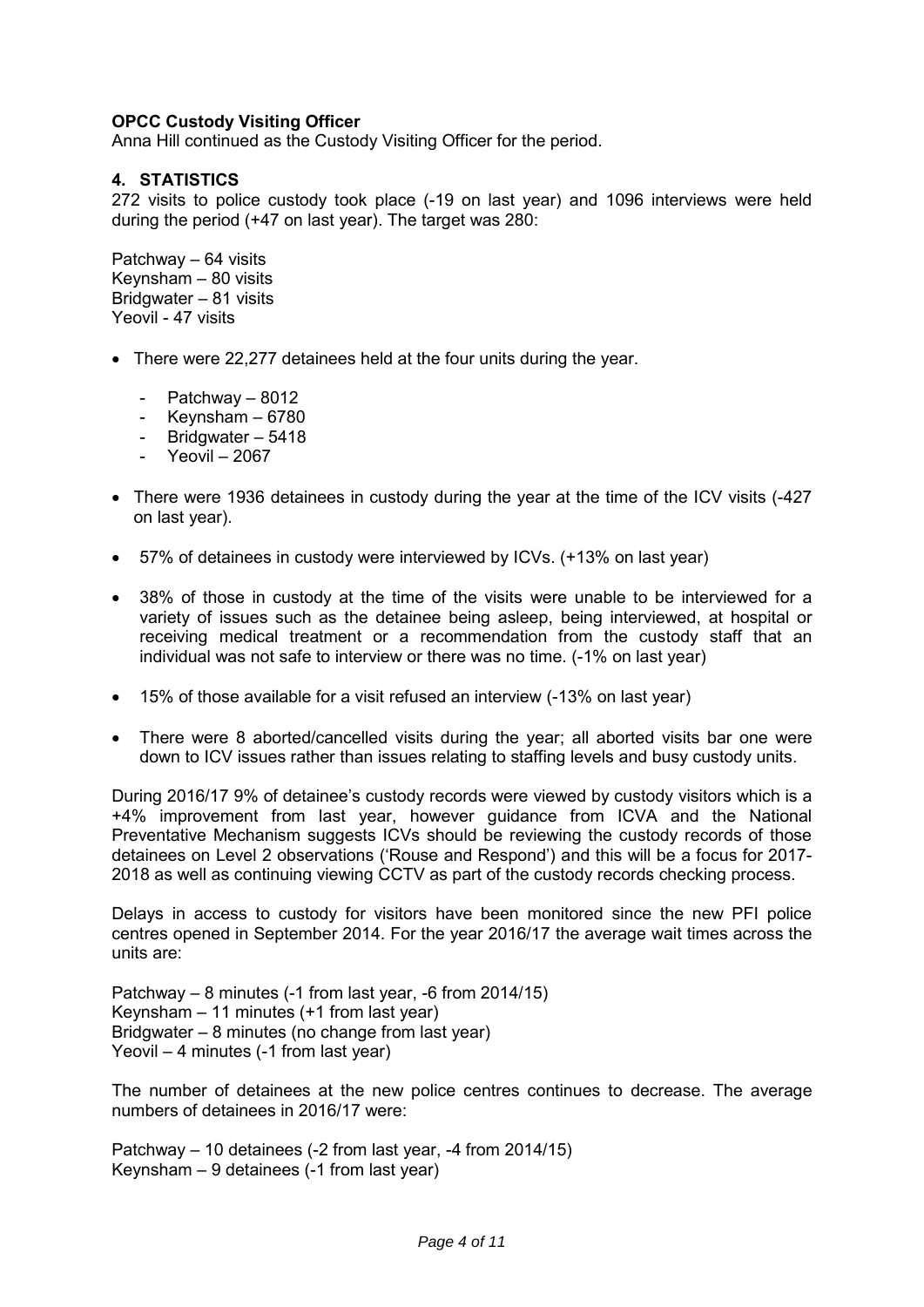Bridgwater – 8 detainees (+1 from last year) Yeovil – 2 detainees (-1 from last year)

*Please see annex 1 for detailed statistics by custody unit Please see annex 2 for entry delay times and number of detainees* 

### **5. ISSUES ARISING FROM VISITS**

Issues raised by custody visitors are dealt with immediately by the Detention Officer or Custody Sergeant wherever possible and this provides the most satisfactory resolution for the majority. If an issue cannot be resolved immediately in this manner the scheme administrator liaises with the Custody Inspectors and/or the Head of Custody.

Issues raised for this period have been minor and most were in relation to building and contract issues at the custody sites. The issues raised by ICVs and subsequently resolved were:

- The lack of blankets and problems with them taking a long time to be laundered, also problems with fraying.
- The lack of towels, slip mats and slippers in a range of sizes available in the units.
- The problems with algae in the exercise yards, rendering them out of action.
- Dirty cells, particularly at Patchway, out of action for a number of months.
- Immigration cases and detainees not speaking English as their first language rose by 22% and so new translation sheets with ICV related questions in several languages were created to ensure that as many detainees as possible would be spoken to in the future.

Interestingly, the units were reported to be quiet almost as many times as they were busy. There were some mentions of Niche being down, as well as the units running as a 'managed' service. There were a number of mentions about detainees with mental health needs, despite there being only 5 s136 detainees in custody for the year (since the new legislation was introduced in June 2016) showing that ill mental health in custody remains a concern.

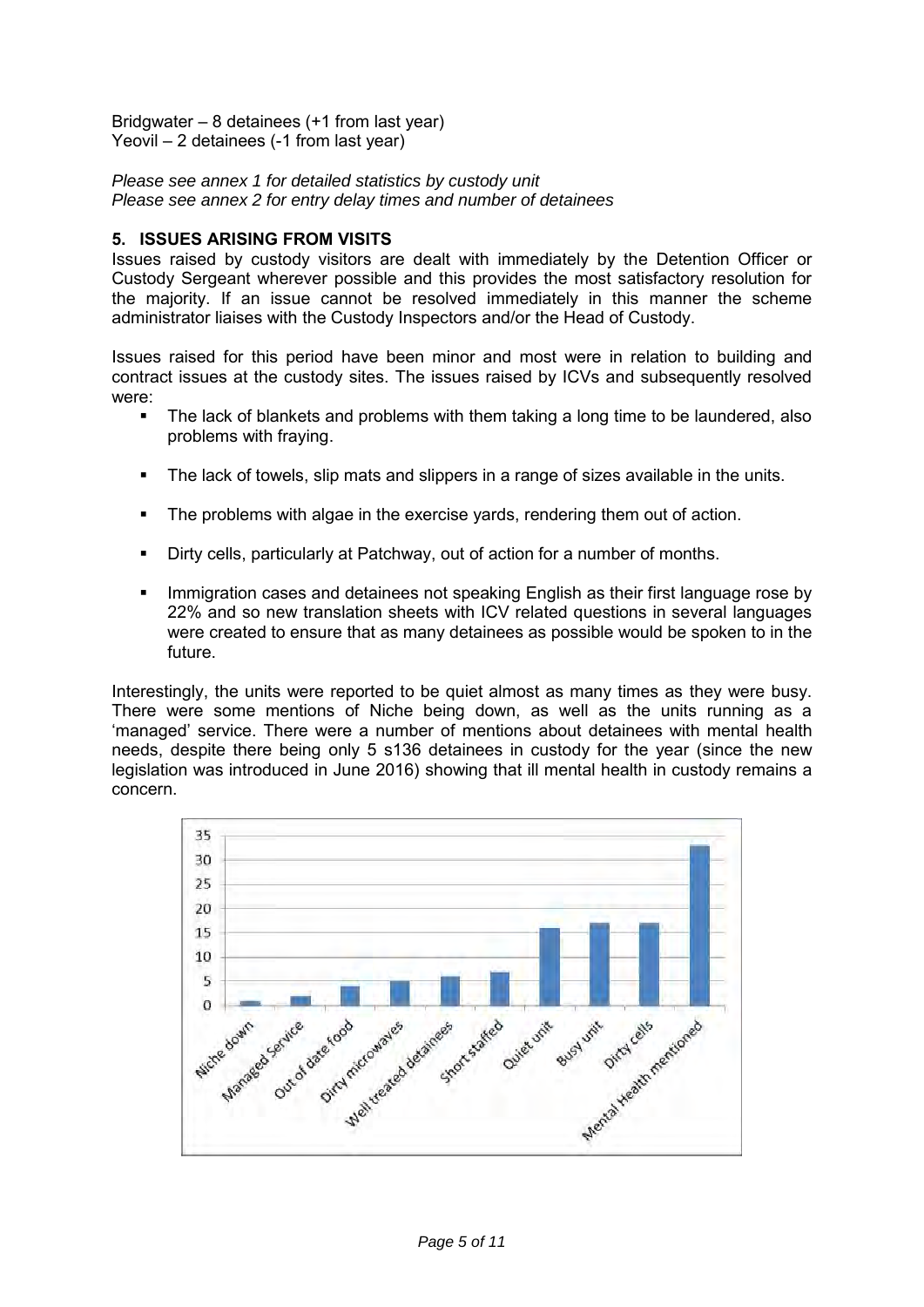Requests for food and drink, medication or treatment from a nurse, having someone notified of their whereabouts and an update from their solicitor were the most popular requests made by detainees. The chart below outlines how often they were mentioned in the report forms.



The custody staff were praised by the ICVs for dealing with matters quickly and efficiently. On 154 of the report forms there were compliments made about the custody staff, how their visit was received and how they interacted with detainees.

### **6. PRIORITIES FOR 2017/18**

### **Number of visits for 2015/2016:**

The PCC has set in conjunction with the Chief Constable, a visiting frequency across the constabulary area against which performance is monitored, measured and published annually.

For the financial year 2016/2017 there will be a total of 220 visits, a reduction from last year as a result of Yeovil custody closing.

72 visits per year for each panel (approx. 1 visit every 4-5 days) plus additional visits at Keynsham over the Glastonbury period.

### **Embedding the Electronic Reporting solution**

The main focus for the scheme in the coming year will be to fully embed the electronic reporting system and ensure all custody visitors are confident using it. Early feedback was gleaned at the Annual ICV Conference in early June 2017; ICVs were asked to note what they felt had been a success and what had been of particular challenge. The feedback will be discussed by panel coordinators and the scheme administrator at the quarterly Coordinators meeting with a view to addressing as many of the concerns as possible.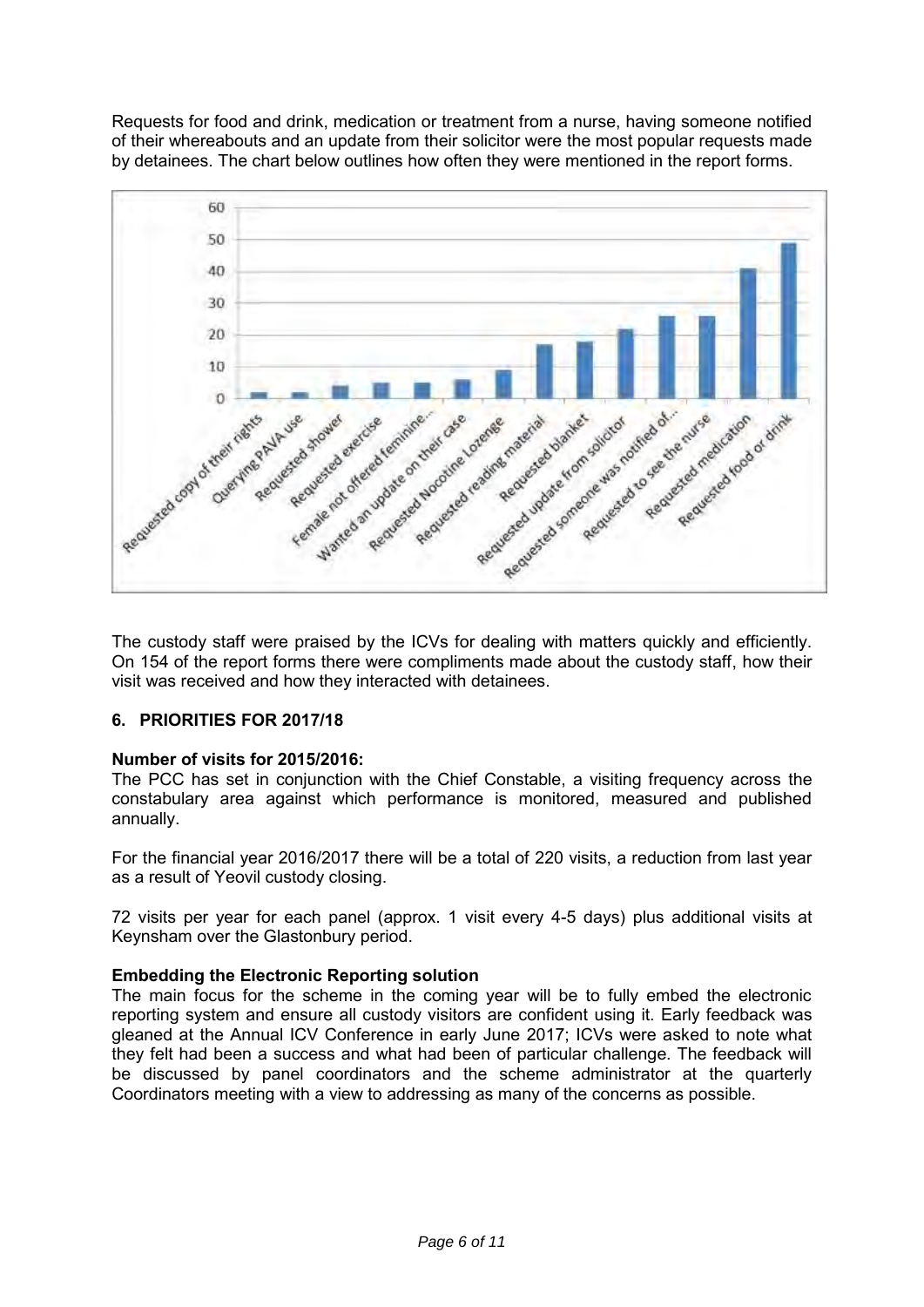### **A focus on ICVs viewing custody records and/or CCTV for those of Level 2 'Rouse and Respond' observation levels**

The IPCC Learning the Lessons briefings make it very clear that many of the deaths and serious incidents in custody happen when a detainee is on Level 2 observations but is not physically roused and/or incorrect custody log entries are made. Although there have been no incidents of this kind, it was felt this was something the ICVs should look at as part of their visits.

#### **ICVA Scheme Accreditation**

The National body for ICVs, the Independent Custody Visiting Association (ICVA) will be introducing an accreditation scheme in which ICV schemes will be graded platinum, gold or silver according to the health check information they received for all schemes in October 2016. Taking part is not mandatory but encouraged. It is hoped the Avon and Somerset scheme will take part in the accreditation.

#### **New ICVA training materials**

ICVA are in the process of launching new induction training materials as well as bite sized sessions that can be used at panel meetings or combined for half day training sessions.

#### **Patchway at full strength**

The Patchway panel has seen another year of flux in its visitors. It is hoped that following the targeted recruitment round in June 2017 that the panel will be at full strength.

## **7. UPDATES FROM PANEL COORDINATORS**

#### **Bridgwater: Panel Coordinator Rob Snow**

With 12 ICVs and the least busy custody suite, the panel are doing really well. There have been, I believe, 2 aborted visits which were due to not getting into the suite/forgotten about at the front desk. With regards to this issue, I personally have noticed depending on which front desk staff are on, more occasions we are being let in by those staff. With regards to the electronic reporting, it's working with us, just. Some are still struggling, but I'm pairing those up as best possible with more competent visitors. There are a few issues with logging in at times, but with persistence and patience, we're getting there.

#### **Patchway: Panel Coordinator Annaphie Rogers**

We've had a high turnover of CVs this year at Patchway, going down to 9 at its worst, but have 5 new recruits due to start in late June. The new Custody Inspector has got involved in training by arranging custody ride-a-longs; this involves an ICV spending 4-6 hours in the custody suite observing the different roles. It gives the ICV a better understanding of what's involved and the pressures on the staff. So far 3 of the new ICVs have volunteered to take part and the scheme seems to be a great success. It is pleasing to be able to say that there have been no persons detained in the cells at Patchway under Section 136 Mental Health Act since the new policy came in to force in June 2016, although we still find people in the cells with mental health problems who have been arrested for low-level criminal offences.

#### **Keynsham: Panel Coordinator John Sommer**

Although we have lost one ICV we continue to do visits within our 4 day slots. The team has been amazingly flexible and supportive to ensure that this continues. This attitude of cooperation extends to visits. When we have had to seek clarification about the treatment of a detainee, this is not taken by the staff as criticism. We also compliment staff when things are done well as encouraging good practice is regarded by the panel as being the best way to help achieve high standards. As we are taken round the staff seem very knowledgeable of the people in their care. When it comes to processes they are often very informative which allows us to do our role well. Any issues we are concerned about get dealt with quickly. Any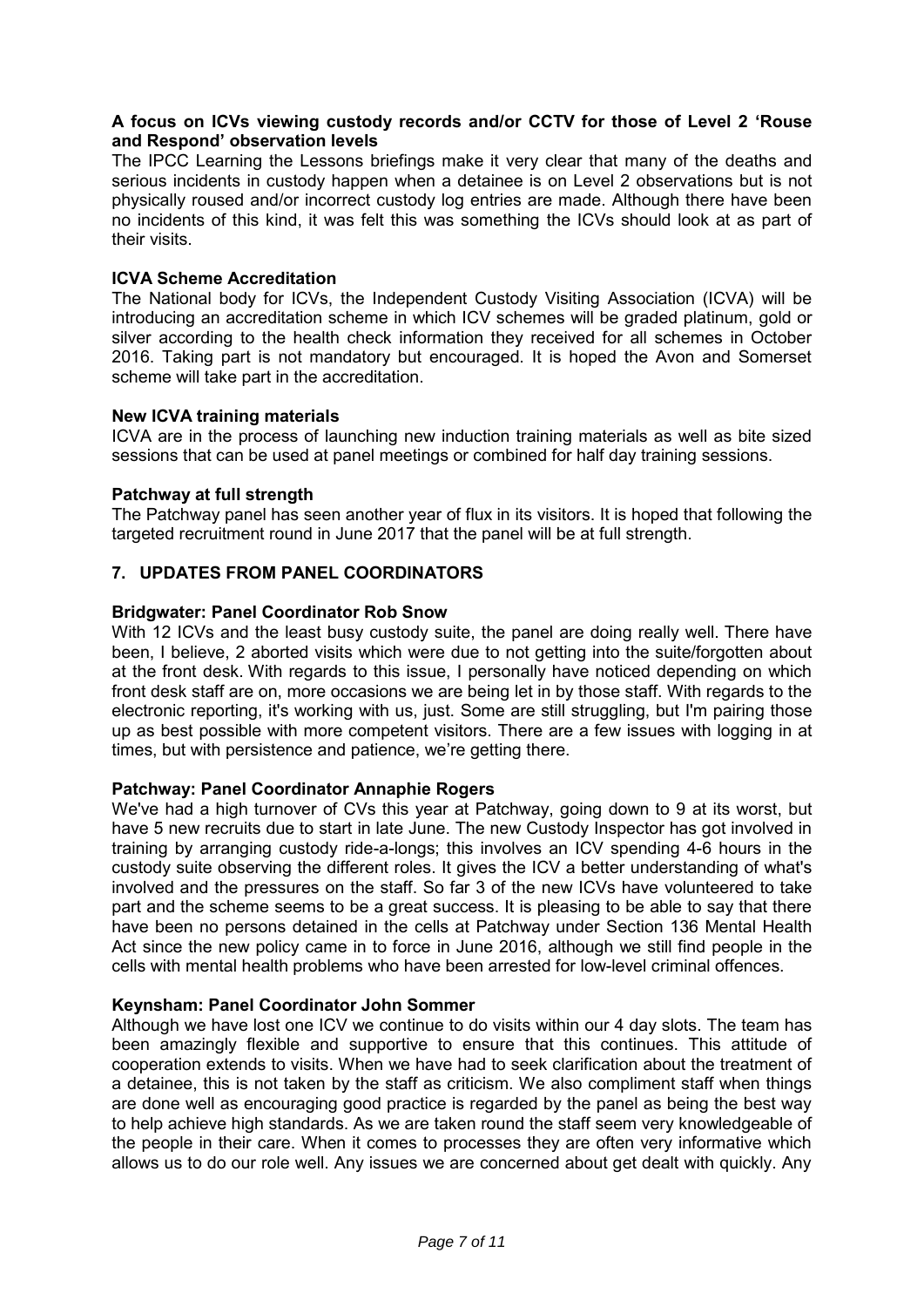general issues and discussions about how detainees are treated are discussed at panel meetings, where the Inspector, Ian Smart provides useful background.

### **Yeovil – Panel Coordinator Carole Collins**

The panel was sad to hear the news that the police station was closing, although not entirely surprised. The team were happy to carry on visiting until the final few days and the team got together one last time with ex-Yeovil ICVs at a local pub to say their final goodbyes. It's only been a short time that I have been panel Coordinator, I would have liked to continue if the station had remained open. I'm very proud and pleased my visitors stuck it out until the very end!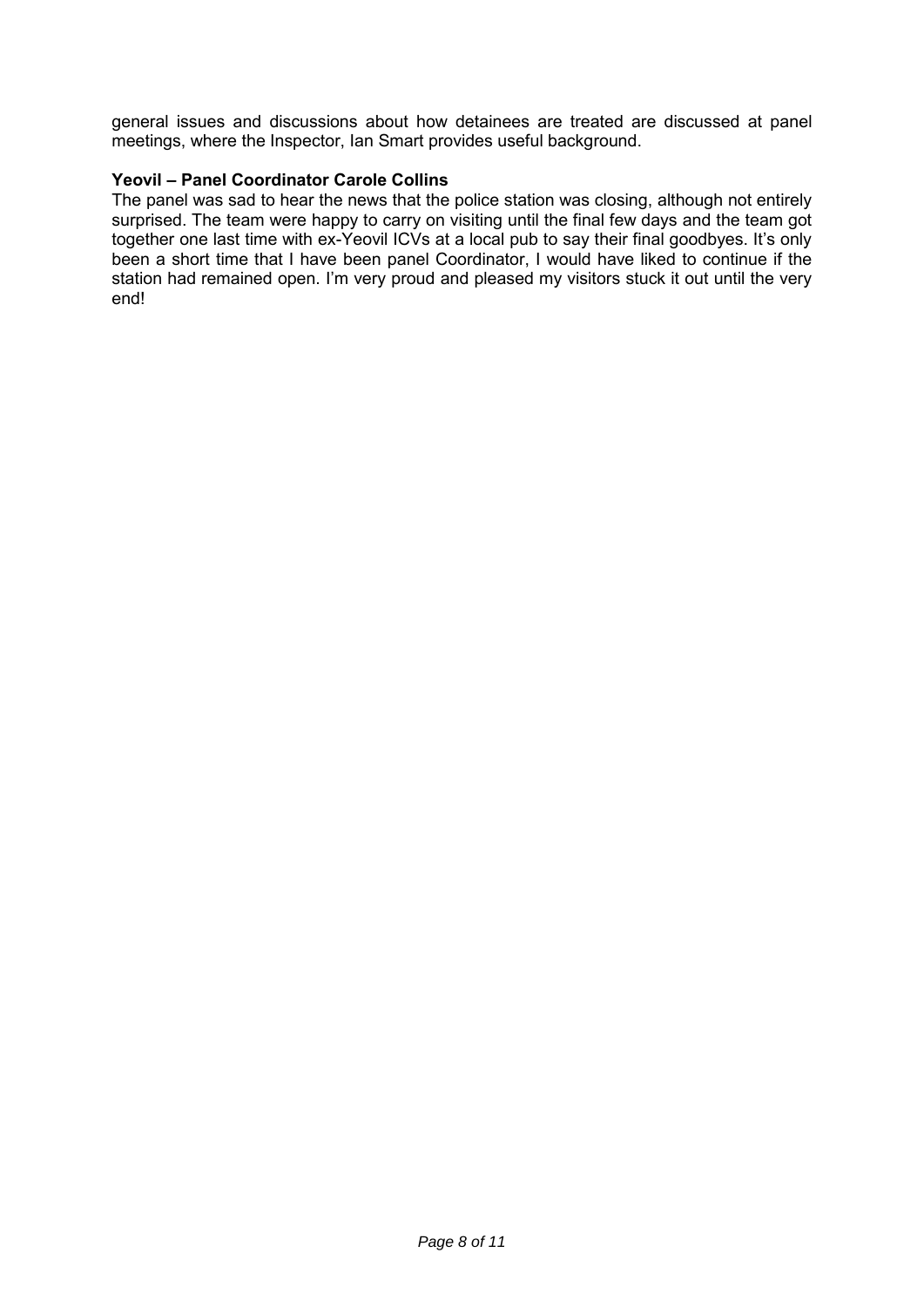# **ANNEX 1 – STATISTICS IN DETAIL**

1<sup>st</sup> April 2015-31<sup>st</sup> March 2016

# *Key Performance Indicators*

| Performance Issue                 | Target        | Actual |                            |
|-----------------------------------|---------------|--------|----------------------------|
| Number of visits undertaken       | 280           | 272    | <b>Target Not Achieved</b> |
|                                   |               | (97%)  |                            |
| Percentage of detainees refusing  | 16% or less   | 15%    | <b>Target Exceeded</b>     |
| a visit                           |               |        |                            |
| Percentages of Issues resolved    | 80% or higher | 98%    | <b>Target Exceeded</b>     |
| on site                           |               |        |                            |
| Percentage of issues escalated to | 15% or less   | 1%     | <b>Target Exceeded</b>     |
| local criminal justice inspector  |               |        |                            |
| Percentage of issues escalated to | 5% or less    | 3%     | <b>Target Exceeded</b>     |
| Custody Manager or other          |               |        |                            |

# *Number of visits undertaken*



# *Percentage of detainees interviewed*

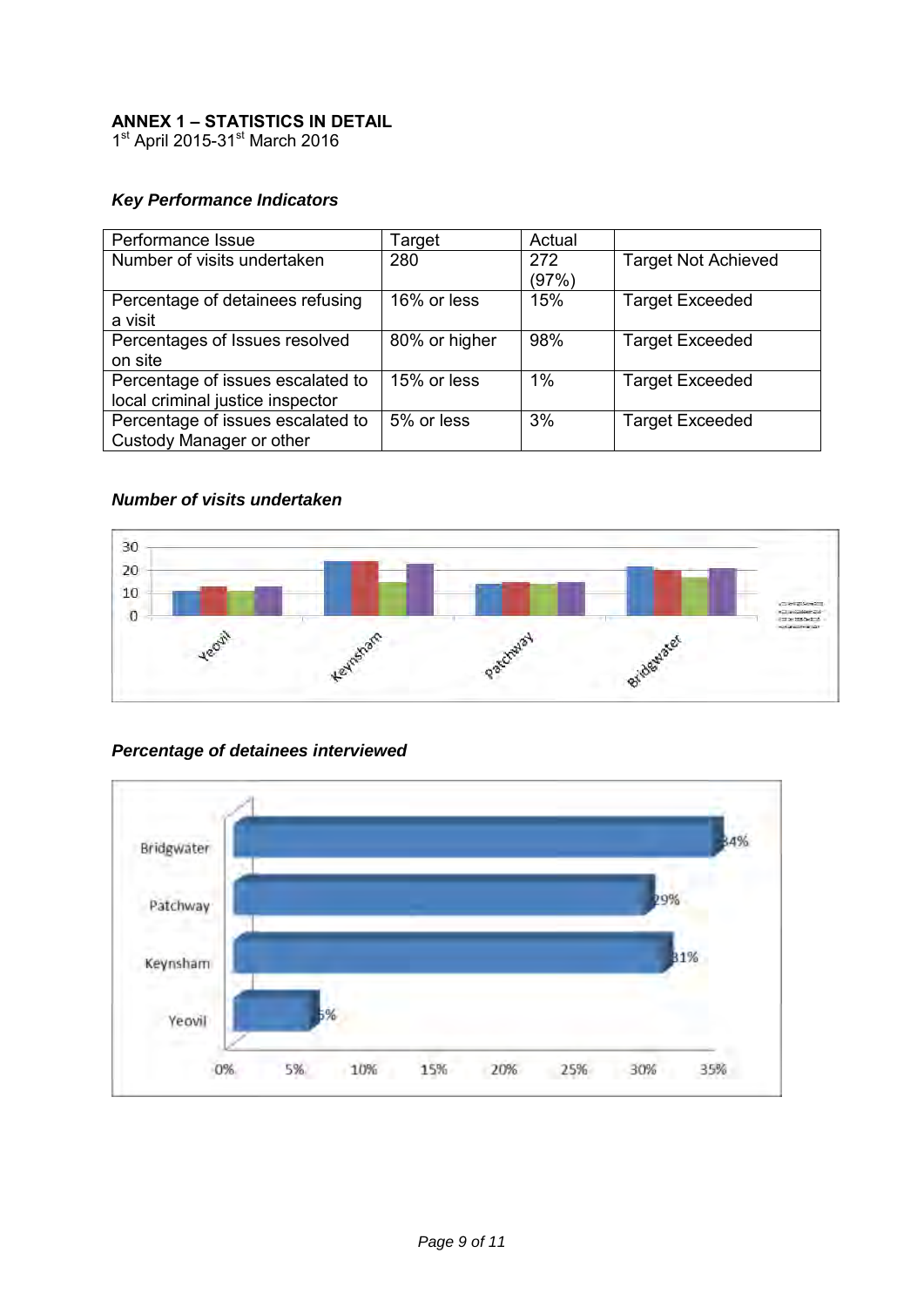*Number of detainees in Custody* 



**ANNEX 2 – DELAY TIMES AND NUMBER OF DETAINEES** 

1<sup>st</sup> April 2016 – 31<sup>st</sup> March 2017



*Average delay to visit start time in minutes by month* 

*Average delay time in minutes across all months* 



*Average number of detainees by month*